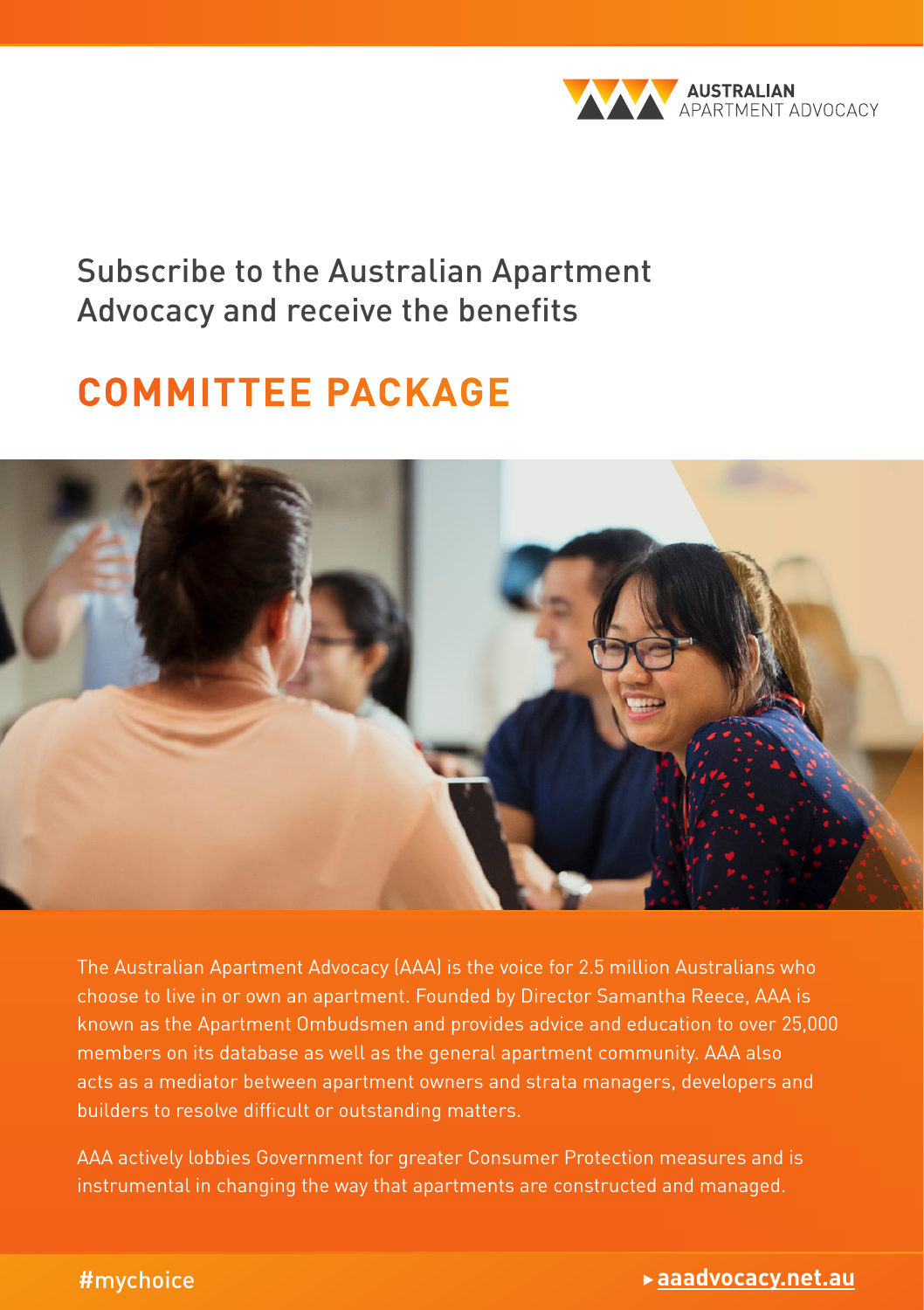This package is for Committees who oversee the management of their apartment building and its apartment owners

(typically 7-10 representatives).

## **WHAT YOU RECEIVE:**

#### ♦ **Attendance for Committee members to all events FOC**

AAA offers a diverse range of topics for those apartment owners who wish to stay up to date with the latest trends in apartment living as well as contentious topics such as defects and handling disputes with your builder.

AAA provides a minimum of 12 zoom events per annum, and these are recorded. So, if you happen to miss the event, you can catch up in your leisure time.

#### ♦ **A complimentary copy of the education kit for all Committee members**

AAA wrote the first dedicated education kit in Australia for Apartment Buyers and Owners. This outlines topics such as defects, how your rights are protected and information about levies and insurance. It is the A-Z guide for apartment living and an ideal resource for Committees as they decide how to manage their building and its residents.

#### ♦ **Access to Committee and Strata Manager audit tools** *(for annual subscribers only)*

AAA has created two online audit tools for Committees to firstly, assess the areas in which they as a Committee are excelling and identify the areas in which they could improve. The second audit tool is to assess the performance of the appointed Strata Manager. This is ideal for when Committees are reviewing the management contract in identifying areas where the strata manager performs well and areas for improvement.

#### ♦ **Receive one of the following complimentary services** *(for annual subscribers only)*

AAA is well connected with reputable service providers in the apartment sector. Often Committees may seek an external service provider to undertake an inspection to verify if the current companies appointed by the OC/BC are performing at their best ability. AAA members will receive one of the following at their discretion.

- Site inspection to view possible defects (max two hours on site and report)
- Site inspection of firefighting systems to determine if compliant (max two hours on site and report)
- Free financial forensics analysis (two hours of review and report)
- An initial consultation with legal service
- An initial consultation with AAA in regards to general issues relating to the developer, builder, strata manager or issues within the community